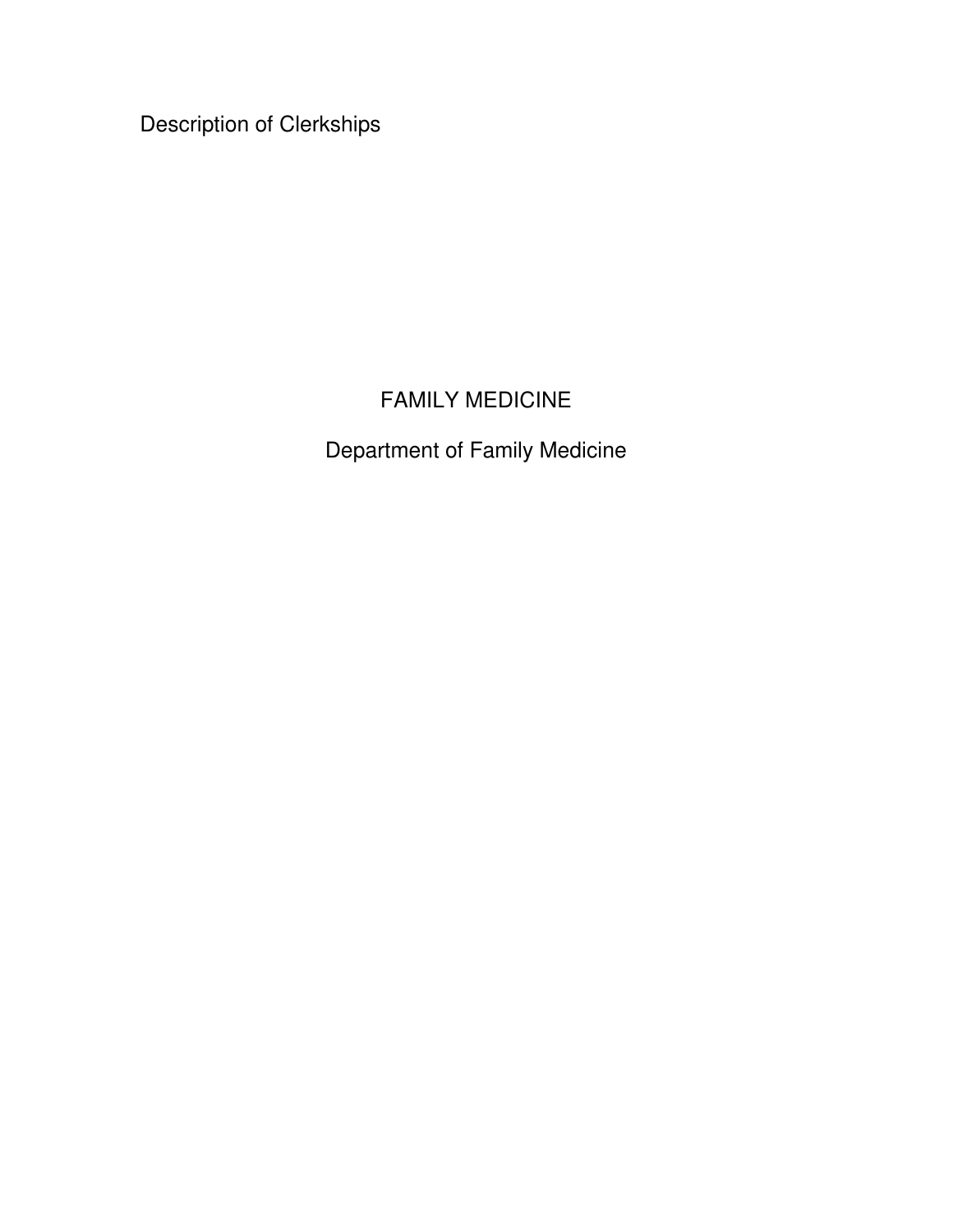# Family Medicine

# General objectives

- 1. Provide a learning experience in ambulatory care.
- 2. Help students identify the dimensions of the role of the family physician and the problem-solving approach of family medicine, community medicine and rehabilitation medicine.
- 3. Provide students with an experience to help them make an informed career decision.

# Attained objectives

At the end of the rotation, the student will be able to:

- 1. Diagnose and manage common, undifferentiated problems in ambulatory and community settings.
- 2. Approach the patient as a whole person, with emphasis on wellness and health promotion.
- 3. Approach a patient using the biopsychosocial model.
- 4. Develop primary care-problem solving skills.
- 5. Be able to establish an effective physician-patient relationship.
- 6. Take into consideration the care of the family as a unit.
- 7. Tale into consideration the impact of the community and occupation in the outcome.
- 8. Use consultation and referrals in a continuity-of-care model.
- 9. Learn the appropriate utilization of community resources for patients.

# **Structure**

Normally six students rotate monthly in the Department of family medicine. Students receive didactic teaching, provide supervised patient care in different ambulatory settings, conduct case discussions, and participate in site visits. They are required to attend all educational and professional departmental activities. Each student receives advice and supervision from a resident.

Each student is provided with a manual (to keep) and a logbook (to be completed and returned at the end of the rotation). The students spend the first two days being oriented to the rotation, and receive lectures, and orientation sessions to help orient the student towards family practice.

# Didactic instruction

These are in the form of lectures, seminars and case discussions, which cover the principles and common problems in Family Medicine. The lectures are given by the attendings of the department, the seminars are led by the residents, and moderated by an attending, and the case discussions are given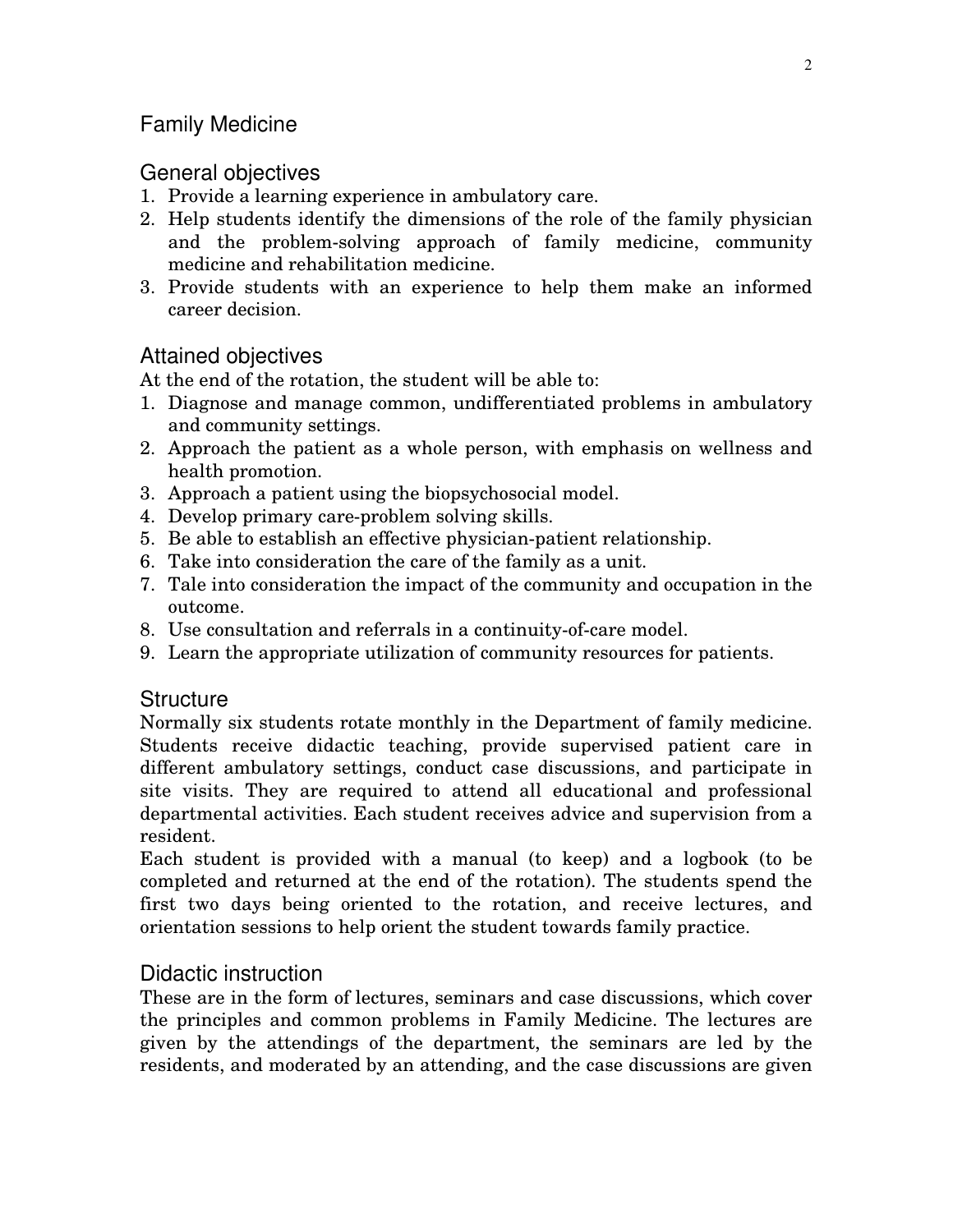by the students, and moderated by attendings and residents of the department.

### **Lectures**

These are presented by the attending of the department.

Principles of family medicine, introduction to occupational medicine, dietary assessment, interviewing skills, preventive medicine in practice, health promotion and disease prevention, family in health and disease, evidence based medicine and rational prescribing, role of rehabilitation in medicine, approach to families of children with disabilities, geriatric assessment and promoting healthy aging, adult immunization,

### **Student led case discussions**

The medical student presents these.

Each student prepares two such presentations during the one-month clerkship. The topics are randomly distributed, and for each topic the student receives a prepared package, which lists instructions for preparation of the presentation, objectives, and updated evidence based literature to assist the student in covering the material needed for the objectives. Each student is expected to choose a patient with the respective medical diagnosis, and cover the objectives of the presentation, by using the case to illustrate the points.

The topics are:

Primary Care management of a patient with:

- 1- Tuberculosis and TB screening
- 2- A dying patient and, palliative care in community
- 3- Hypertension
- 4- Diabetes mellitus
- 5- Dizziness
- 6- Low back pain

Evidence based discussions are also conducted in the forum of:

1 Health promotion and disease prevention sessions

- 2 A journal club, which uses the elements of EBM and critical appraisal.
- 3-A rational prescribing exercise.

## Patient care

Assigned cases are recorded in a special logbook for individual students

#### **A- Ambularory**:

1. University Health Service (UHS): Students sit in with the UHS family doctor and observe how history is taken, patient examined and management planned. The students are also given a chance to take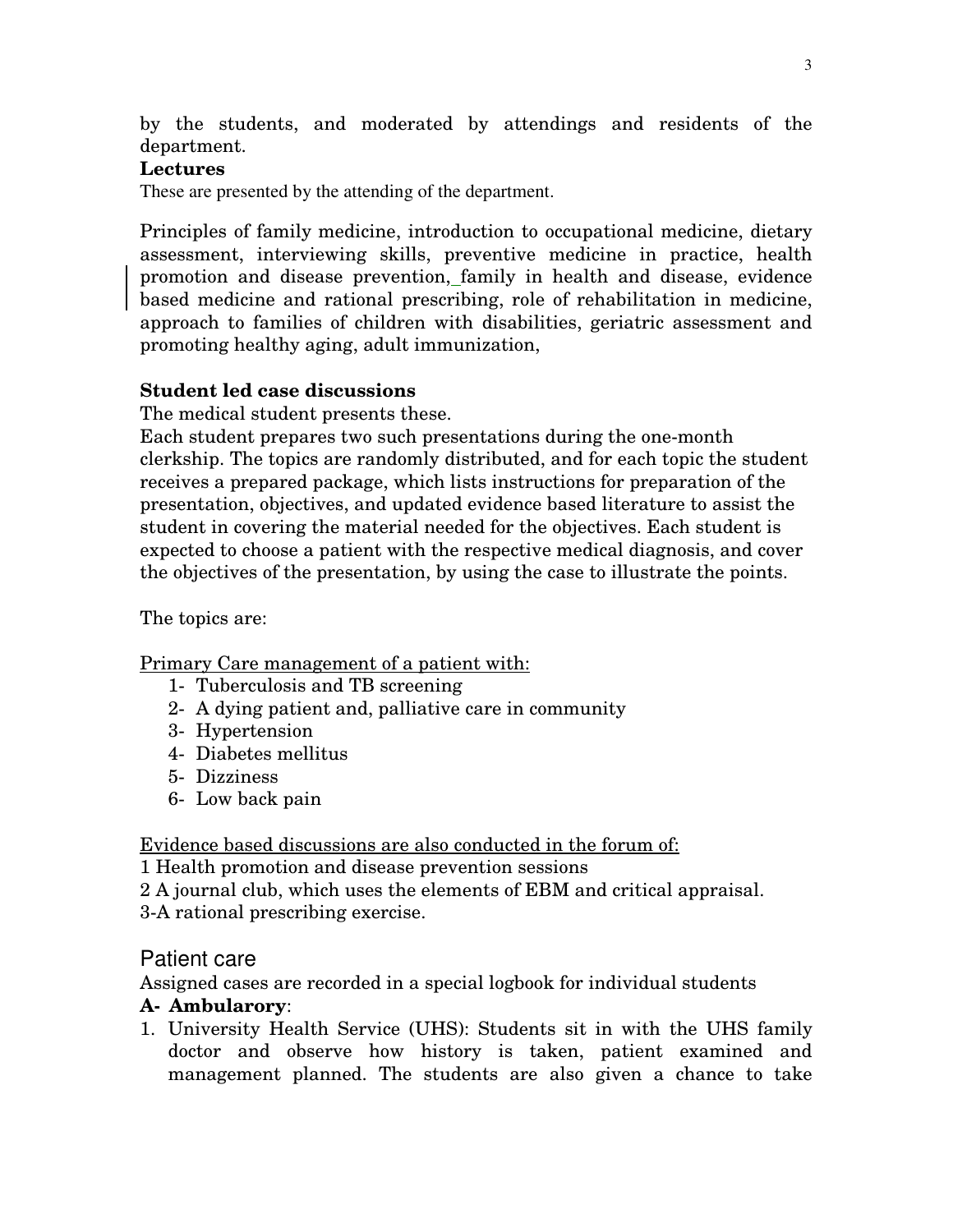history, perform physical examination and formulate a management plan, under the UHS doctor's direct supervision.

- 2. Family Medicine Practice Center: Students are assigned at least one patient per session. They use their skills in history taking, physical examination, management and chart recording. They are offered the opportunity to watch them in during history taking, by recording themselves whilst in consultation.
- 3. Students rotate in the Emergency room with a senior resident, and see all family medicine patients presenting to ER. They are supervised by an attending on call.

## **B- In-patient family medicine service:**

Students assist in the care of patients admitted to the Family Medicine Service.

## Site Visits:

During the rotation the students visit 3 to 4 resource centers. The aim of these trips is to familiarize the student with medical care given to patients with chronic problems outside the tertiary setting. The students are given specific site visit objectives to complete, and return to the coordinator for discussion, at an evaluation session.

#### **1. Khaled Rehabilitation Center**

Located in a deprived suburb of Beirut, caters for adults and children requiring physical therapy, prosthesis fitting and general physical rehabilitation at affordable cost. The students are asked to visit the Physiotherapy department at AUH and compare and contrast care with the community resources.

#### **2. Um El Nour**

Service catering for adult requiring rehabilitation (post detoxification) from drug and alcohol abuse. Services include: initial screening of patients, psychological assessment, assistance with handling criminal charges etc., and placement in residential units scattered within the whole country, for intensive rehabilitation. The students spend time visiting the site and interview the residents in groups.

#### **3. Ain & Zein Hospital**

A general hospital with a geriatric inpatient unit catering for around 100 patient admitted for long-term stay. The students perform a geriatric assessment, which includes MMSE, Psychological Assessment and Assessment of Activity of Daily Living (ADLs). They present their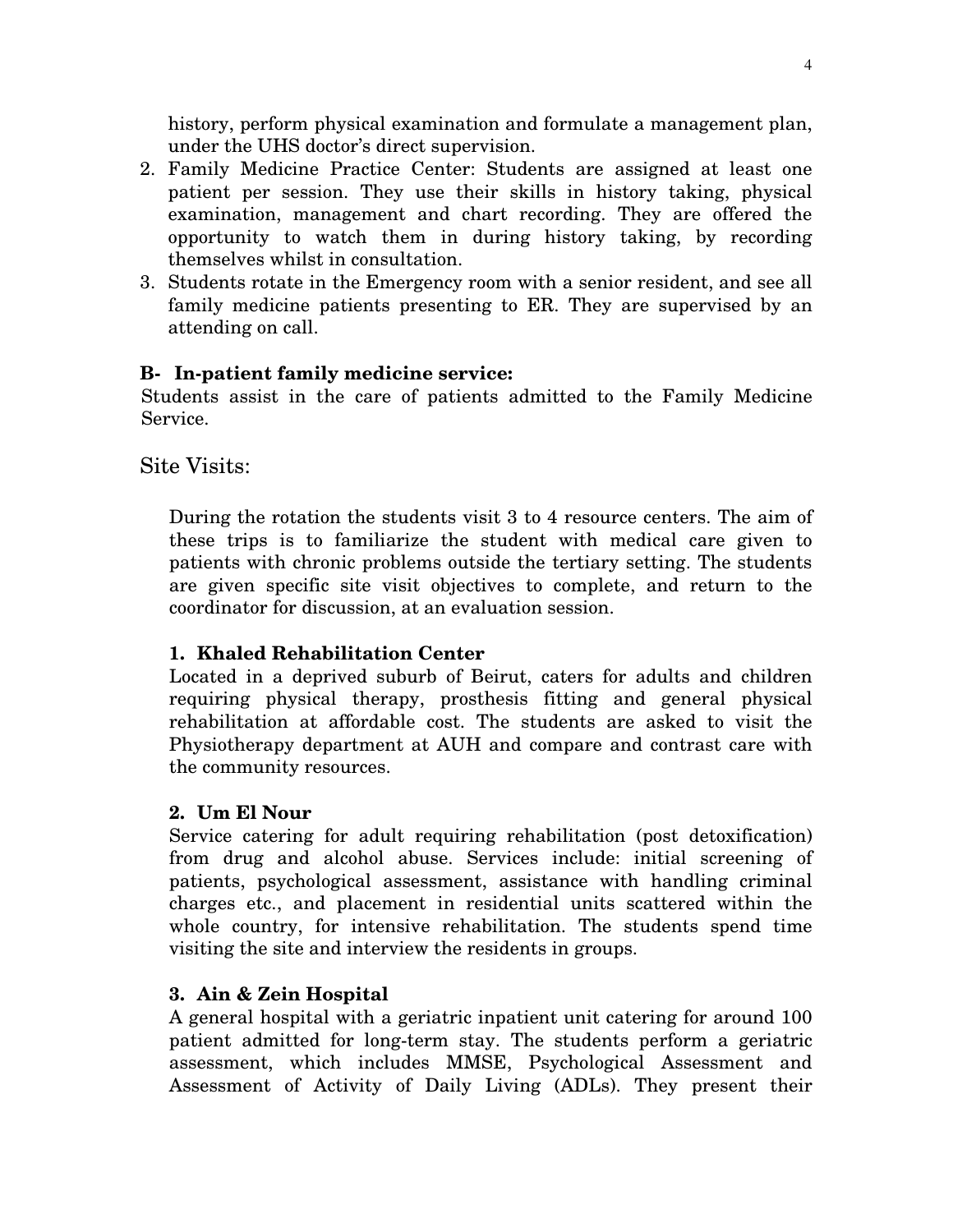conclusion and recommendations to the geriatric team at the hospital, and submit the assessment in writing in their logbooks to the coordinator.

## **4. Sesobel**

Outpatient rehabilitation services catering for children with learning disabilities, varying levels of physical and mental handicap, autism etc. special assistance given to the family caring for these children. The students spend the time visiting and speaking to the children, their families and the health care providers.

# Weekly departmental activities

Students attend the following departmental educational and professional activities:

- 1. Review of articles from the American Family Physician Journal
- 2. Medical grand round
- 3. Psychotherapy sessions
- 4. Resident conference
- 5. Mortality morbidity charts round
- 6. Resident journal club
- 7. X-ray conference

# Common clinical problems encountered in the clerkship

# **Ambulatory services**

## **Cardiovascular**

Palpitation, hypertension, coronary artery disease.

## **Dermatology**

Acne, dermatitis, fungal infection, hair loss

## **ENT**

Otitis media/externa, sorethroat, sinusitis, vertigo, dizziness

## **Endocrinology**

Diabetes mellitus, thyroid diseases.

# **Gastroenterology**

Abdominal pain, gastroenteritis, diarrhea, gastroesophageal reflux, irritable bowel syndrome, peptic ulcer.

# **Gynecology**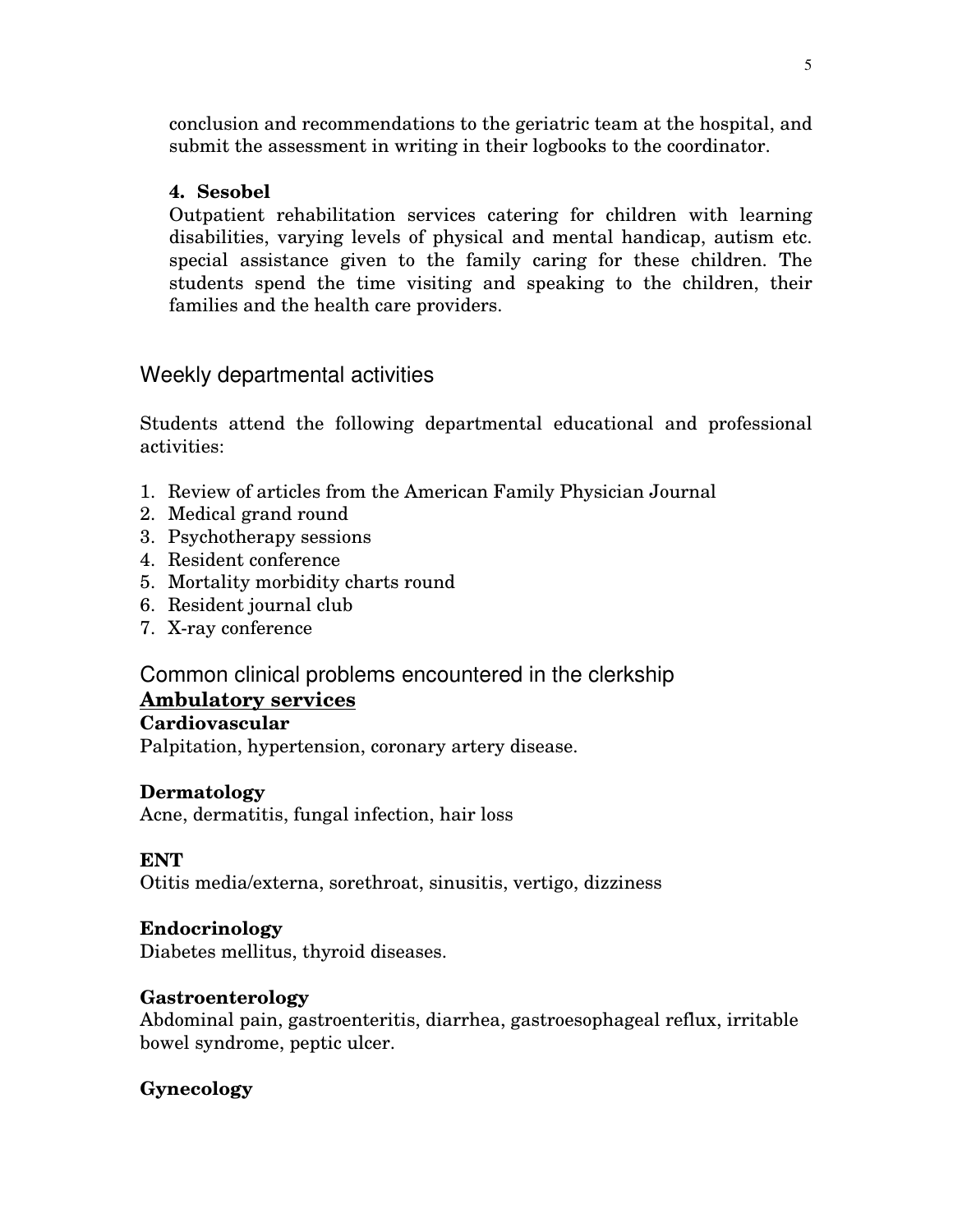Irregular menses, infertility, pap smear

## **Hematology**

Anemia

#### **Musculoskeletal**

Ankle pain, knee pain, shoulder pain, back pain, muscle spasm

#### **Neurological** Headache (migraine/tension)

### **Preoperative care**

**Psychiatry** Anxiety, depression, somatization

#### **Respiratory**

Cough, asthma, upper respiratory tract infection

### **Surgery**

Hernia

#### **Urology**

Hematuria, renal colic, cystitis, urinary tract infection

#### **Symptoms/abnormal tests**

Fever, weight loss, breast mass, fatigue, insomnia, positive PPD.

#### Student evaluation

- 1. Students are evaluated for their active participation in all aspects of the clerkship. Attendings and chief residents do the evaluation.
- 2. Examination:

a- Oral: Each student has an oral discussion with the coordinator and chairman at the end of the rotation. The content is based on the patient they have seen and recorded in the logbook, and their observations during the clerkship.

b- Written: A written examination is given at the end of the academic year.

- 3. The final grade is based on the cumulative results of 1, 2a and 2b.
- 4. The students fill in forms on their learning experiences that are submitted to the coordinator for review.

Evaluation of the clerkship by the students